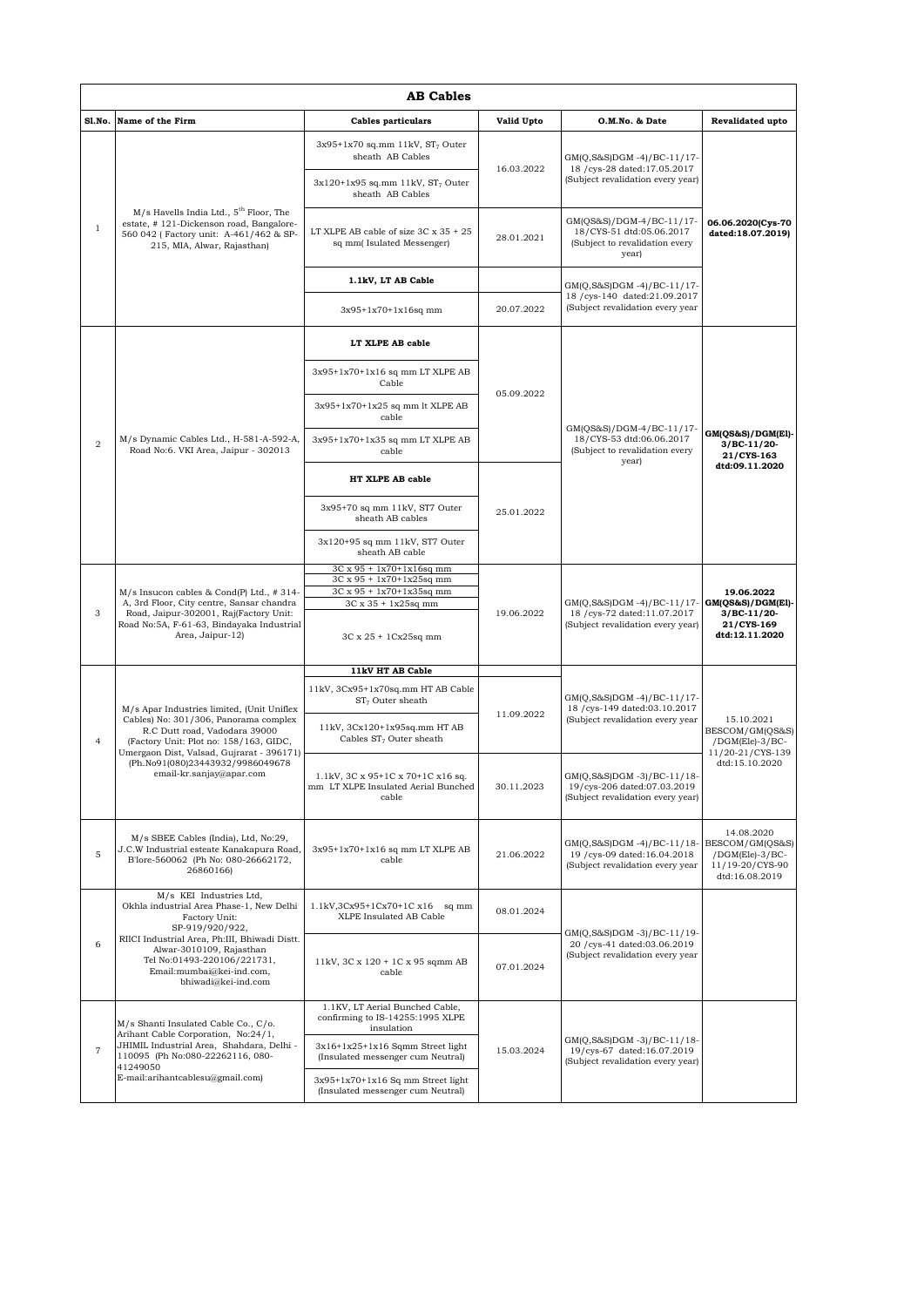| 8  | M/s Vishal cables Pvt Ltd.,<br>No:56, Gr. Floor, Ashoka Shopping Centre,<br>G.T. Hospital Complex, L.T. Road, Mumbai<br>$-400001$<br>Factory Unit:<br>Plot No: E-41, Addl. Ambernath MIDC,<br>Anandnagar, Ambernath East - 421506,<br>Thane, Maharashtra<br>Contact No: 0251-2620077<br>(E-mail: vishalcables@gmail.com)                    | 1.1KV, LT Aerial Bunched Cable,<br>confirming<br>to IS-14255:1995 XLPE insulation                                                                                                                                                                                                                                                                                                                                                                                                    |            | GM(Q,S&S)DGM -3)/ BC-11/19-<br>20/cys-64 dated:11.07.2019<br>(Subject revalidation every year) |                                                                       |
|----|---------------------------------------------------------------------------------------------------------------------------------------------------------------------------------------------------------------------------------------------------------------------------------------------------------------------------------------------|--------------------------------------------------------------------------------------------------------------------------------------------------------------------------------------------------------------------------------------------------------------------------------------------------------------------------------------------------------------------------------------------------------------------------------------------------------------------------------------|------------|------------------------------------------------------------------------------------------------|-----------------------------------------------------------------------|
|    |                                                                                                                                                                                                                                                                                                                                             | $3x95+1x70+1x35$ Sq mm Street light<br>(Insulated<br>messenger cum Neutral)                                                                                                                                                                                                                                                                                                                                                                                                          | 02.05.2024 |                                                                                                |                                                                       |
| 9  | M/s Gupta Power Infrastructure Ltd, EN 62,<br>sector V, 7th Floor, Salt Lake City, kolkatta -<br>700091.<br>(E-mail: infor@guptapower.com,<br>rhino@guptapower.com)                                                                                                                                                                         | HT XLPE AB cable                                                                                                                                                                                                                                                                                                                                                                                                                                                                     |            | GM(Q,S&S)DGM-3)/BC-11/19-<br>20/cys-64 dated:24.06.2017<br>(Subject revalidation every year)   |                                                                       |
|    |                                                                                                                                                                                                                                                                                                                                             | $3x95sq$ mm $+1x70sq$ mm                                                                                                                                                                                                                                                                                                                                                                                                                                                             | 15.06.2021 |                                                                                                | 13.12.2020                                                            |
|    |                                                                                                                                                                                                                                                                                                                                             | $3x120$ sq mm $+1x95$ sq mm                                                                                                                                                                                                                                                                                                                                                                                                                                                          | 15.06.2021 |                                                                                                | $GM(Q, S&S)DGM -3)/$<br>BC-11/19-20/Cys-169<br>dated:16.12.2019       |
|    |                                                                                                                                                                                                                                                                                                                                             | LT AB Cable                                                                                                                                                                                                                                                                                                                                                                                                                                                                          |            |                                                                                                |                                                                       |
|    |                                                                                                                                                                                                                                                                                                                                             | $3x95sq$ mm + $1x70sq$ mm + $1x16sq$ mm<br>LT AB cable                                                                                                                                                                                                                                                                                                                                                                                                                               | 19.07.2021 |                                                                                                |                                                                       |
| 10 | M/s KEI Industries Ltd,<br>Okhla industrial Area Phase-1, New Delhi<br>Factory Unit:<br>SP-919/920/922,<br>RIICI Industrial Area, Ph:III, Bhiwadi Distt.<br>Alwar-3010109, Rajasthan<br>Tel No:01493-220106/221731,<br>Email:mumbai@kei-ind.com,<br>bhiwadi@kei-ind.com                                                                     | 11kV, HT Aerial Bunched Cable                                                                                                                                                                                                                                                                                                                                                                                                                                                        |            |                                                                                                |                                                                       |
|    |                                                                                                                                                                                                                                                                                                                                             | 3x95+1x70 Sqmm (Bare/Insulated<br>messenger wire) 11kV, ST7 Outer sheath<br>AB Cables                                                                                                                                                                                                                                                                                                                                                                                                | 23.01.2022 | GM(QS&S)/DGM-3/BC-11/17-<br>18/CYS-137 dtd:20.09.2017                                          | 18.01.2021<br>GM(QS&S)/DGM-3/BC<br>11/19-20/CYS-196<br>dtd:18.01.2020 |
| 11 | M/s Asian Galaxy Pvt Ltd, Plot No: 3& 4, 18 &<br>20A, Sector-IIDC,<br>SIDCUL, Haridwar-249403<br>Ph No:01334-239638,<br>09953002912<br>Email: sales@v-marc.in                                                                                                                                                                               | 1.1KV, LT Aerial Bunched Cable, confirming<br>to IS-14255:1995 XLPE insulation<br>+3x95+1x70+1x16 Sqmm Street light<br>(Insulated messenger cum Neutral)                                                                                                                                                                                                                                                                                                                             |            |                                                                                                |                                                                       |
|    |                                                                                                                                                                                                                                                                                                                                             | 11kV, 3 Core, HTUG Cable for insulations<br>High quality clean XLPE compound shall be<br>used (Free from microvoids, Moisture<br>content, ambers and contaminations) with<br>pressure extruded, inner sheath ROUND<br>WIRE ARMOURED as per IS-7098 (Part-2)<br>Armouring wires dia in average ± 2.5% and<br>resistivity 14.0 Ohms/KM (Max) as per IS-<br>3975<br>• 95 Sqmm, (54 GI Wires - 2.5mm Dia)<br>240 Sqmm, (55 GI Wires - 3.15mm Dia)<br>+ 400 Sqmm, (51 GI Wires - 4mm Dia) | 12.05.2021 | GM(QS&S)/DGM-3/BC-11/20-<br>21/CYS-11 dtd:12.05.2020<br>(Subject to revalidation every year)   |                                                                       |
|    |                                                                                                                                                                                                                                                                                                                                             | 1.1kV LT, XLPE or Heat resistant PVC<br>insulated, PVC extruded Inner Sheath<br>armoured UG LT cable as per IS-1554 (Part-<br>1) or IS-7098 Part-1, Armouring strip<br>thickness in average $\pm$ 5% and resistivity 14<br>Ohms/Kms (Max) as per IS-3975<br>• 95 Sqmm, 3.5 Core, (21 GI Strips - 4.0 x<br>$0.8$ mm $)$<br>· 240 Sqmm, 3.5 Core, (30 GI Strips - 4.0 x<br>$0.8$ mm $)$<br>+400 Sqmm, 3.5 Core, (39 GI Strips - 4.0 x<br>$0.8$ mm $)$                                  |            |                                                                                                |                                                                       |
| 12 | M/s Deelakshya Electricals Pvt Ltd<br>Regd Off: C-13, New No:23/1,<br>3rd floor, 3rd main, (KSSIDC)<br>Industrial Estate, Rajajinagar,<br>Bangalore -560044<br>Factory Unit: No.M-130(KSSIDC), Industrial<br>Estate, Rajajinagar, Bangalore - 560044.<br>Contact No: 9845510901 &<br>080 23384722<br>E-mail: info@deelakshyaelectricals.com | Deep Drawn LT ABC Distribution Box for<br>Single Phase & Three Phase                                                                                                                                                                                                                                                                                                                                                                                                                 | 11.03.2025 | GM(QS&S)/DGM-3/BC-11/20-<br>21/CYS-17 dtd:15.05.2020<br>(Subject to revalidation every year)   |                                                                       |